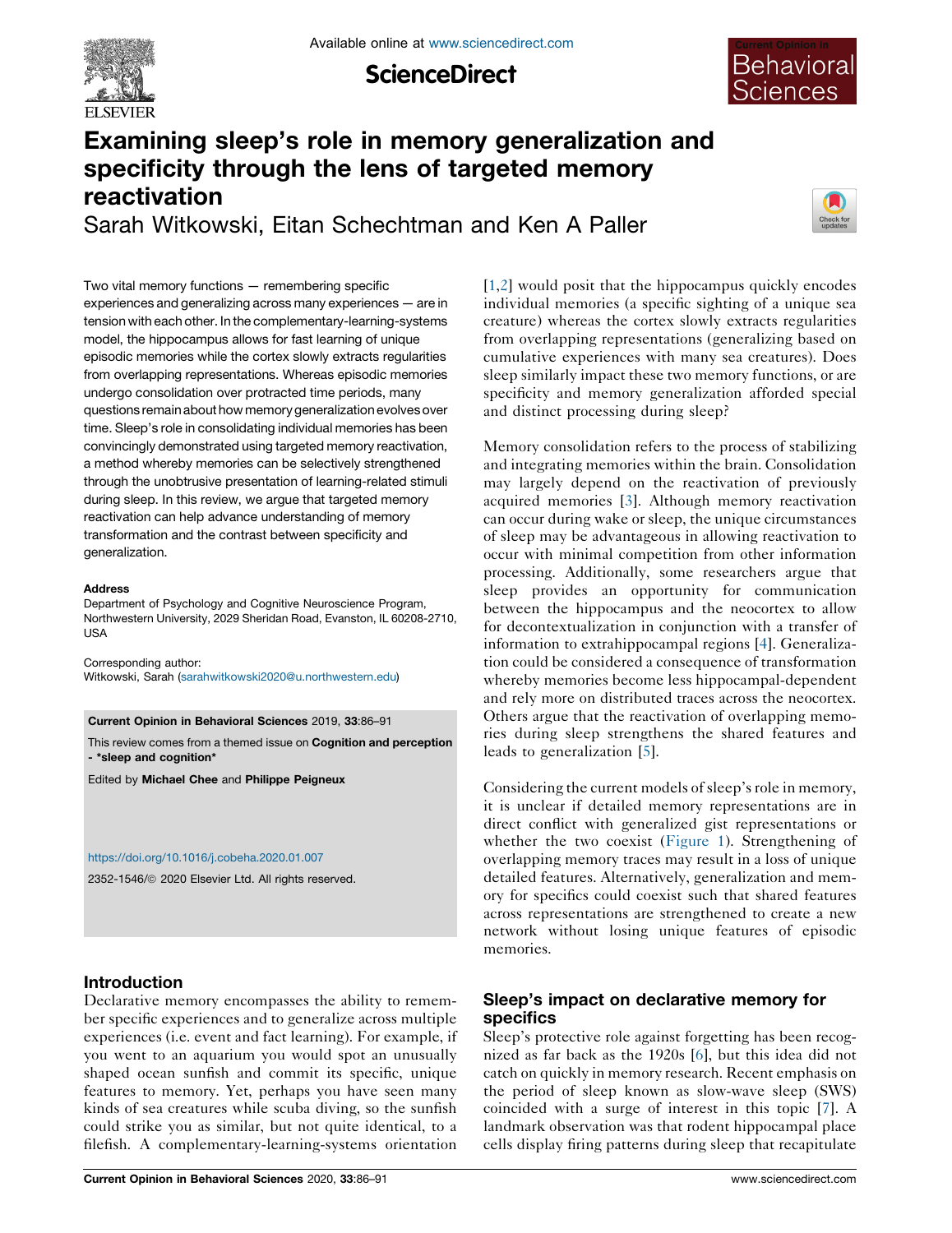

<span id="page-1-0"></span>Figure 1

Memory consolidation for specific details and generalization over sleep. This diagram provides a schematic illustration of how memory consolidation may occur over sleep. (a) In this example, a person sees a set of different fish. (b) Memory of the experience evolves over time in two ways. In generalization (top), shared features among the fish contribute to a gist representation or abstracted prototype (represented in red). Memory for unique features of each fish (represented in blue) may also be consolidated to support specific remembering (bottom). Generalization and specificity may both be influenced by memory consolidation during sleep. (c) One hypothesis is that memory consolidation could help generalization over sleep (schematized as increasing size of red prototype), at the cost of memory for specifics (schematized as decreasing size of blue specifics), or vice-versa. (d) Alternatively, sleep consolidation could preserve memory for specifics and generalized memories independently of each other.

those in previous wake exploration [\[8](#page-4-0),[9\]](#page-4-0). In particular, replay in the rodent hippocampus was shown to be temporally coordinated with memory reactivation in the visual cortex during SWS [\[10](#page-4-0)].

Research into human memory also supports the idea that sleep, and SWS in particular, is important for memory for specifics. This form of memory can be considered in relation to the neural process of pattern separation, whereby memory representations can be distinctive when they overlap minimally with each other [\[11\]](#page-4-0). Distinct representations allow for the successful retrieval of specific details and discriminating between similar representations in the face of potential

interference. To study pattern separation, many researchers employ the mnemonic-similarity task, in which participants are first exposed to a series of objects and categorize them as either indoor or outdoor objects, followed by a recognition test with novel objects, old objects, and highly similar objects [[12](#page-4-0),[13](#page-4-0),[14](#page-4-0) [,15\]](#page-4-0). Accurate recognition of old objects with low false-alarm rates, particularly for the highly similar objects, is indicative of high memory specificity, due presumably to effective pattern separation. Using such a task, researchers compared a 12-hour delay including either sleep or wake [[13\]](#page-4-0). They found that sleep preserved memory specificity more than when participants remained awake.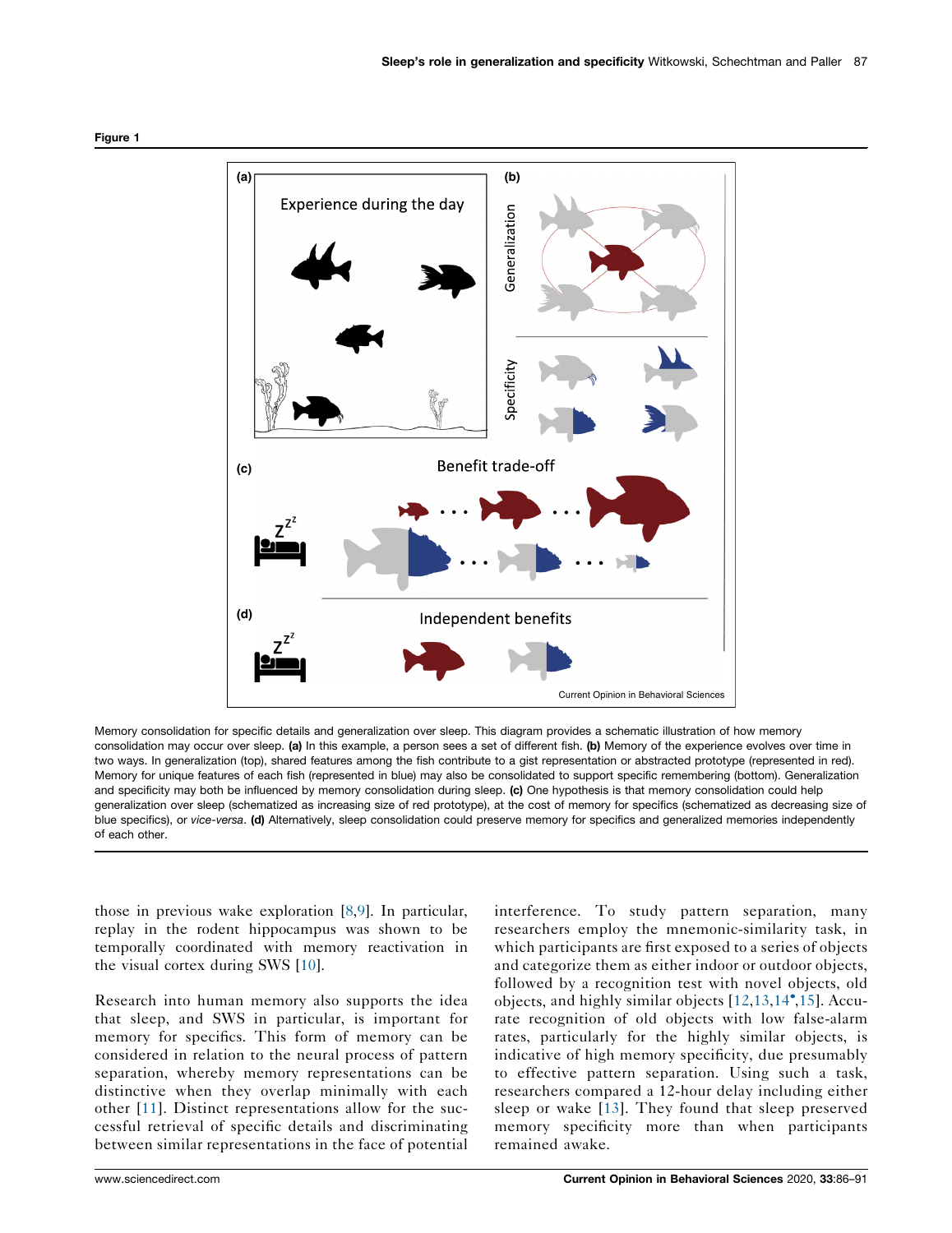These findings were corroborated by results from another study with a 9-hour retention interval during the day or overnight with electroencephalographic (EEG) monitor-ing [[14](#page-4-0)<sup>°</sup>]. Hanert et al. found that high specificity in recognition was positively correlated with two sleep physiology signals, slow oscillations (0.5–1 Hz) and sleep spindles. Sleep spindles are rapid bursts of neural activity at  $11-16$  Hz, which can be observed during SWS  $[16,17]$  $[16,17]$  $[16,17]$ and are correlated with improved performance on declarative memory tasks [[18–20\]](#page-4-0). These electrophysiological findings were taken as evidence for sleeps' ability to improve hippocampal representations and enhance performance on highly specific memory tasks.

## Memory generalization during sleep

There are many ways to study the process of generalization [\[21](#page-4-0)]. For example, investigators have used procedures in which participants gradually learned to extract relationships among various abstract stimuli, to solve a puzzle based on repeated mathematical procedures, to produce a word that fits multiple constraints, or various other language tasks.

In a 2007 experiment, Ellenbogen et al. presented participants with pairs of abstract imagesthat fit into a complex hierarchical structure, followed by a memory test with new pairs [\[22](#page-4-0)]. Relational knowledge was assessed by determining whether participants inferred  $A > C$  (where ' $>$ ' means 'should be selected over') after learning of A  $>$ B and  $B > C$ , with no prior exposure to the A/C pair. This generalized knowledge for the underlying structure of stimuli (also known as transitive inference) was stronger after a period of sleep compared to a period of being awake. However, measures of sleep or sleep-stage were not available, so it was unclear which aspects of sleep may have improved generalization.

A more recent study tested how sleep could improve insight for a hidden rule [[23\]](#page-4-0). The researchers used the number-reduction task, which can be solved either by a sequence of simple math operations or by using a faster, hidden rule. The study replicated an earlier finding [[24\]](#page-4-0) that those who slept were more likely to discover the rule. Also, beta power  $(17-25 \text{ Hz})$  predicted which participants would discover the rule, but only during SWS.

Although this study implicates SWS in memory generalization, in other relevant studies SWS has not consistently been the most important sleep stage. Rapid eye movement (REM) sleep, which tends to be more prevalent in the second half of the night, has been associated with integrating unassociated information for creative problem solving [[25\]](#page-4-0). Using the remote-associates task, where participants see three cue words and must identify a fourth word linked with all three (i.e. crab, pie, and pine are all linked by apple), researchers compared wake participants with sleep groups that either did or did not

enter REM sleep during an afternoon nap [\[26](#page-4-0)]. Only the REM sleep group improved on the task by integrating unassociated information to find solutions. Although the authors concluded that REM sleep is important for integration, there may have been confounding factors that led some subjects to have more REM. Also, other studies have not always found REM sleep correlated with problem solving [[27\]](#page-5-0). In fact, a recent experiment using magic tricks and classic insight problems found no effect of sleep on problem solving at all [\[28](#page-5-0)].

# Contrasting specificity and generalization during sleep

The experiments described thus far examined either memory for specifics or generalization. It could be advantageous to analyze both types of memory in tandem. This tactic was utilized in a study where learning of Chinese characters was followed by a 90-min afternoon nap or wake period [[29\]](#page-5-0). Recalling the meaning of studied characters was relatively worse after a delay with sleep compared to wake, but generalization was improved, operationalized in this study as the ability to recognize common symbols shared across characters (i.e. the symbol for woman is included in the characters for maid, princess, and nurse).

In another study also supporting the idea that sleep is preferentially beneficial for generalization  $[30\degree]$ , [partici](#page-5-0)pants viewed artificial images composed of shared features (defining categories) and unique features (identifiers for individuals). Sleep was associated with relatively better memory only for the former.

Researchers have also tested 15-month-olds' generalization abilities through exposure to triplets of spoken words in an artificial language with hidden dependencies between the first and final words [\[31](#page-5-0)]. Infants either napped or stayed awake for a 4-hour delay before a subsequent test. Whereas memory for the previously heard strings was evident in the wake group, an ability to abstract the grammatical relation and apply it to new strings of nonsense words was significant only in the sleep group. Together, these studies indicate that even a short period of sleep may preferentially influence generalized memory over memory for specifics.

In another study comparing sleep and wake groups across a 12-hour delay, participants completed a dot-patternclassification task, where they categorized constellation-like images [[32\]](#page-5-0). Researchers found that overnight sleep improved categorization of new stimuli but had no effect on recognition of old stimuli.

In a longer-delay study that tested generalization in a visual-categorization paradigm, researchers tested participants after a 10-hour period containing sleep or wake, and then again 1 year later [\[33](#page-5-0) ]. Participants who slept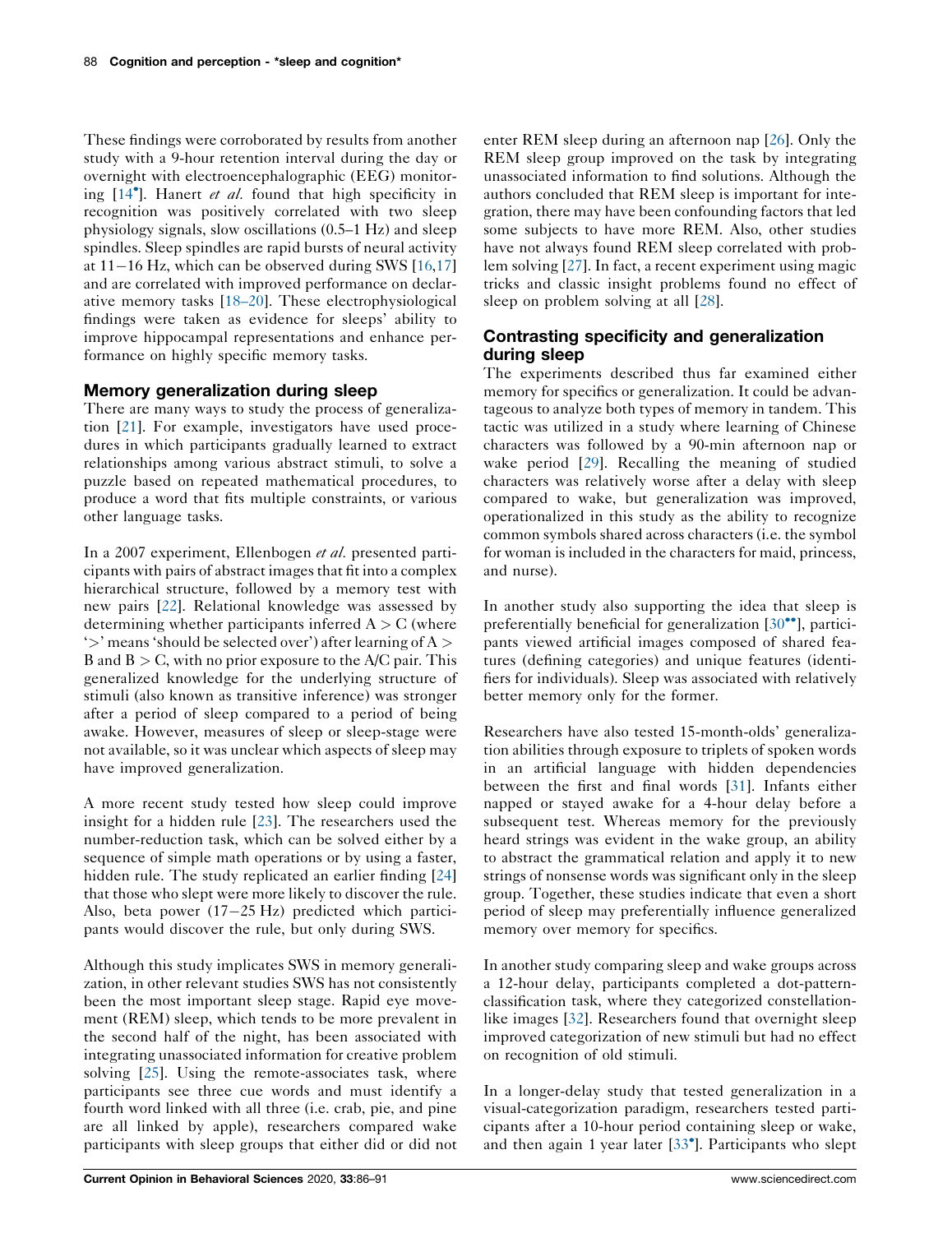after learning were relatively better at recognition specificity at the 10-hour delay, but there was no difference between the groups on generalization. However, after a year delay, only the sleep group showed gist knowledge in their categorization performance, even though specific items were not remembered in either group.

A reasonable inference based on this evidence is that generalized memory and memory for specific details can be in competition with each other, with sleep enhancing memory generalization but not specific memories. However, this hypothesis is challenged by numerous studies showing that sleep improves memory for specifics [e.g. [13](#page-4-0)[,34](#page-5-0)]. There are at least three possible explanations for this apparent conflict. First, the experimental designs above may have emphasized general features to the detriment of specifics during learning. Second, perhaps these paradigms lacked sufficient sensitivity to specificity effects. Finally, maybe both memory types benefit from sleep, depending on different sleep stages or sleep physiology.

All the above studies compared memory following wake versus sleep, sometimes emphasizing different sleep stages. However, these sleep and wake conditions vary in many ways, including alertness, degree of interference, and circadian factors. Accordingly, results from sleepversus-wake designs are subject to interpretive limitations such that sleep's role in promoting memory generalization and specificity has remained equivocal. However, alternative experimental strategies that avoid these shortcomings could be employed.

# Future prospects using targeted memory reactivation

Memory reactivation during sleep can be biased using targeted memory reactivation (TMR), an experimental tool that allows researchers to direct reactivation for specific items during sleep. The procedure typically starts with a learning session including one or more special stimuli that are linked with aspects of learning. The same stimuli can then be presented during sleep — carefully to avoid producing arousal — in an attempt to reactivate memories [\[35](#page-5-0),[36\]](#page-5-0). A recent meta-analysis of the TMR literature to date demonstrated that such cues were effective during SWS and stage-2 sleep [\[37](#page-5-0)].

Many early studies using TMR focused on spatial memory where individual items are associated with cues and a specific location on a grid [\[38](#page-5-0),[39\]](#page-5-0). These designs are particularly powerful for detecting small, specific changes between cued and noncued items, as measured by error between an item's studied location and the location recalled by the participant at test. TMR has been applied to investigate memory consolidation for a broad array of memory types [e.g. [40–42](#page-5-0)]. Though most studies using TMR have focused on its impact on the specific aspects of remembering, TMR offers advantages for investigating sleep's role in both memory generalization and specificity. Relying on within-subject comparisons between cued and noncued information, for example, avoids confounds with differential alertness, time of day, demand characteristics, and potential interference from waking experience. Although some evidence suggests that TMRinduced consolidation may differ in some respects from spontaneous reactivation [e.g. [43](#page-5-0)], it remains a useful tool for understanding memory transformation over sleep.

One recent TMR experiment explored sleep's contribution to generalization by using lexical competition between words and nonwords [\[44](#page-5-0) ]. The researchers hypothesized that cueing during sleep would lead to better lexical integration of artificial words. Results showed no direct effect of TMR. However, for cued words, REM sleep was correlated with better integration of new information within existing knowledge. That is, participants took longer to make judgments for stimuli confusable with cued relative to the noncued words when they spent more time in REM sleep, indicating that TMR facilitated the extent to which words were embedded in the lexicon. While touching on generalization, this study does not reveal what aspect of generalization leads to competition nor does it test for specificity.

Rather than focusing on competition between specific words, researchers in another study used TMR to test grammatical rule abstraction [[45\]](#page-5-0). Participants learned grammatical rules through a language task and then participated in a second, unrelated task. During an afternoon nap, participants were cued for either the grammar task or the unrelated task, and those who were exposed to the language phrases during sleep showed a relative gain in grammar learning. Whereas these findings reinforce the notion that memory reactivation can impact generalization, the performance criteria at learning were such that it was not straightforward to assess memory for specific phrases at test.

Insofar as sleep's role in the consolidation process for specific episodic memories and gist is not well understood, manipulating reactivation via TMR provides a suitable tool for seeking answers to these questions. Future TMR experiments should be designed with a variety of learning materials and procedures to test both integrated knowledge as well as specifics of the items studied. Ideally, these two features can be examined in parallel such that researchers can identify if they rely on different processes or represent a trade-off whereby specificity declines as generalized knowledge is gained (or vice-versa).

For example, analogical problem solving could be used to put generalization and memory specificity in opposition [[46](#page-5-0)]. Participants could attempt to solve a series of word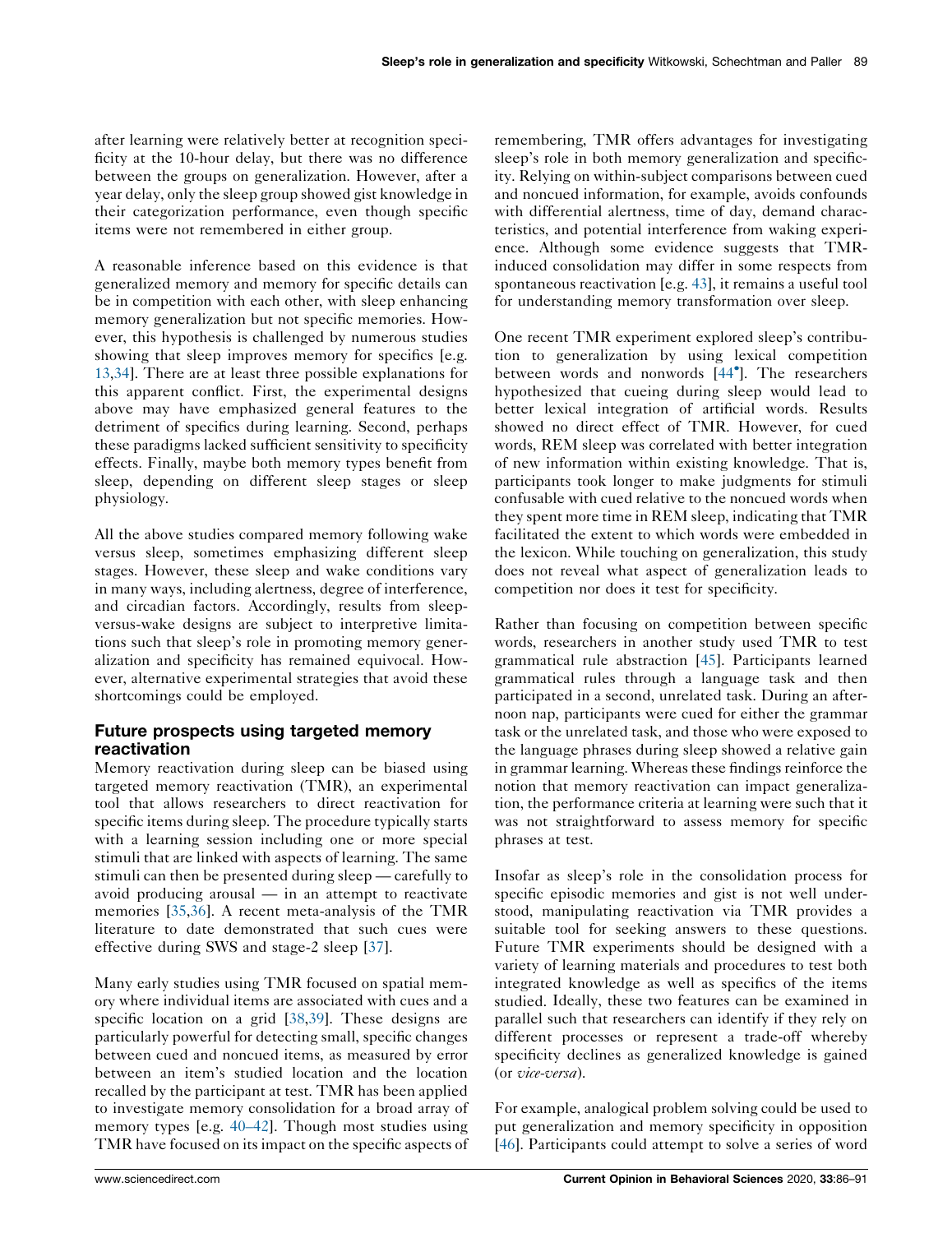<span id="page-4-0"></span>problems with distinct features, half of which would be cued during sleep. Upon waking, participants would attempt to solve an analogous problem with different details, testing both for problem solving (generalization of the underlying structure) and details of the specific problems.

Additionally, better understanding of how TMR cues bias consolidation during sleep and whether reactivation is specific to the item or applies to a general context will improve experimental design for all studies going forward [\[47](#page-5-0)]. Harnessing TMR to causally affect memory consolidation may prove crucial in teasing apart hypotheses regarding sleep's role in generalization and the possible trade-off between generalized and specific memories. We might discover that different sleep-physiology signals relate to how brain networks are engaged to preferentially yield either generalization or maintenance of details. Further studies might find that sleep promotes generalization at the expense of memory for specifics. Alternately, as schematized in [Figure](#page-1-0) 1, sleep may both promote the integration of specific memories into broader schemas while also protecting the specific of those memories. Experimental approaches that take into account the dual role of consolidation in facilitating memory for specifics as well as generalization are crucial to improving our understanding of sleep's role in memory.

### Conflict of interest statement

Nothing declared.

#### Funding acknowledgements

We gratefully acknowledge support from the National Science Foundation (BCS-1829414, BCS-1921678, and a Graduate Research Fellowship), the Human Frontiers Science Program, the Zuckerman STEM Leadership Program, and the Mind Science Foundation.

#### References and recommended reading

Papers of particular interest, published within the period of review, have been highlighted as:

- of special interest
- •• of outstanding interest
- 1. McClelland JL, O'Reilly RC: Why there are [complementary](http://refhub.elsevier.com/S2352-1546(20)30007-3/sbref0005) learning systems in the [hippocampus](http://refhub.elsevier.com/S2352-1546(20)30007-3/sbref0005) and neocortex: insights from the successes and failures of [connectionist](http://refhub.elsevier.com/S2352-1546(20)30007-3/sbref0005) models of learning and [memory](http://refhub.elsevier.com/S2352-1546(20)30007-3/sbref0005). Psychol Rev 1995, 102.
- 2. O'Reilly RC, Norman KA: [Hippocampal](http://refhub.elsevier.com/S2352-1546(20)30007-3/sbref0010) and neocortical contributions to memory: advances in the [complementary](http://refhub.elsevier.com/S2352-1546(20)30007-3/sbref0010) learning systems [framework](http://refhub.elsevier.com/S2352-1546(20)30007-3/sbref0010). Trends Cogn Sci 2002, 6:505-510.
- 3. Paller KA, Mayes AR, Antony JW, Norman KA: [Replay-based](http://refhub.elsevier.com/S2352-1546(20)30007-3/sbref0015) [consolidation](http://refhub.elsevier.com/S2352-1546(20)30007-3/sbref0015) governs enduring memory storage. In The<br>Cognitive [Neurosciences,](http://refhub.elsevier.com/S2352-1546(20)30007-3/sbref0015) edn 6. Edited by Gazzaniga MS, Mangun GR, [Poeppel](http://refhub.elsevier.com/S2352-1546(20)30007-3/sbref0015) D.MIT Press; 2020.
- Inostroza M, Born J: Sleep for preserving and [transforming](http://refhub.elsevier.com/S2352-1546(20)30007-3/sbref0020) [episodic](http://refhub.elsevier.com/S2352-1546(20)30007-3/sbref0020) memory. Annu Rev Neurosci 2013, 36:79-102.
- 5. Lewis PA, Durrant SJ: [Overlapping](http://refhub.elsevier.com/S2352-1546(20)30007-3/sbref0025) memory replay during sleep builds cognitive [schemata](http://refhub.elsevier.com/S2352-1546(20)30007-3/sbref0025). Trends Cogn Sci 2011, 15:343-351.
- 6. Jenkins JG, Dallenbach KM: [Obliviscence](http://refhub.elsevier.com/S2352-1546(20)30007-3/sbref0030) during sleep and waking. Am J [Psychol](http://refhub.elsevier.com/S2352-1546(20)30007-3/sbref0030) 1924, **35:**605.
- 7. Gais S, Born J: Declarative memory [consolidation:](http://refhub.elsevier.com/S2352-1546(20)30007-3/sbref0035) [mechanisms](http://refhub.elsevier.com/S2352-1546(20)30007-3/sbref0035) acting during human sleep. Learn Mem 2004, 11[:679-685.](http://refhub.elsevier.com/S2352-1546(20)30007-3/sbref0035)
- 8. Pavlides C, Winson J: Influences of [hippocampal](http://refhub.elsevier.com/S2352-1546(20)30007-3/sbref0040) place cell firing in the awake state on the [activity](http://refhub.elsevier.com/S2352-1546(20)30007-3/sbref0040) of these cells during [subsequent](http://refhub.elsevier.com/S2352-1546(20)30007-3/sbref0040) sleep episodes. J Neurosci 1989, 9:2907-2918.
- 9. Foster DJ: Replay comes of age. Annu Rev [Neurosci](http://refhub.elsevier.com/S2352-1546(20)30007-3/sbref0045) 2017. 40[:581-602.](http://refhub.elsevier.com/S2352-1546(20)30007-3/sbref0045)
- 10. Ji D. Wilson MA: [Coordinated](http://refhub.elsevier.com/S2352-1546(20)30007-3/sbref0050) memory replay in the visual cortex and [hippocampus](http://refhub.elsevier.com/S2352-1546(20)30007-3/sbref0050) during sleep. Nat Neurosci 2007, 10[:100-107.](http://refhub.elsevier.com/S2352-1546(20)30007-3/sbref0050)
- 11. Yassa MA, Stark CEL: Pattern separation in the [hippocampus](http://refhub.elsevier.com/S2352-1546(20)30007-3/sbref0055). Trends Neurosci 2011, 34[:515-525.](http://refhub.elsevier.com/S2352-1546(20)30007-3/sbref0055)
- 12. Bakker A, Kirwan CB, Miller M, Stark CE: Pattern [separation](http://refhub.elsevier.com/S2352-1546(20)30007-3/sbref0060) in the human [hippocampal](http://refhub.elsevier.com/S2352-1546(20)30007-3/sbref0060) CA3 and dentate gyrus. Science 2008, 319[:1640-1642.](http://refhub.elsevier.com/S2352-1546(20)30007-3/sbref0060)
- 13. Doxey CR, [Hodges](http://refhub.elsevier.com/S2352-1546(20)30007-3/sbref0065) CB, Bodily TA, Muncy NM, Kirwan CB: The effects of sleep on the neural correlates of pattern [separation](http://refhub.elsevier.com/S2352-1546(20)30007-3/sbref0065). [Hippocampus](http://refhub.elsevier.com/S2352-1546(20)30007-3/sbref0065) 2018, 28:108-120.
- 14. Hanert A, Weber FD, [Pedersen](http://refhub.elsevier.com/S2352-1546(20)30007-3/sbref0070) A, Born J, Bartsch T: Sleep in  $\cdot$ humans stabilizes pattern separation [performance](http://refhub.elsevier.com/S2352-1546(20)30007-3/sbref0070). J Neurosci 2017, 37[:12238-12246.](http://refhub.elsevier.com/S2352-1546(20)30007-3/sbref0070)

Using the mnemonic-similarity task, the authors found sleep as opposed to wake helped protect detailed memories such that participants could distinguish between an old image and a highly similar one better after a night's rest. Interestingly, the sleep effect was largest for distinguishing between old images and the least similar lures.

- Stark SM, Yassa MA, Lacy JW, Stark CEL: A task to [assess](http://refhub.elsevier.com/S2352-1546(20)30007-3/sbref0075) behavioral pattern [separation](http://refhub.elsevier.com/S2352-1546(20)30007-3/sbref0075) (BPS) in humans: data from healthy aging and mild cognitive [impairment](http://refhub.elsevier.com/S2352-1546(20)30007-3/sbref0075). [Neuropsychologia](http://refhub.elsevier.com/S2352-1546(20)30007-3/sbref0075) 2013, 51:2442-2449.
- 16. Cox R, Hofman WF, Talamini LM: [Involvement](http://refhub.elsevier.com/S2352-1546(20)30007-3/sbref0080) of spindles in memory consolidation is slow wave [sleep-specific](http://refhub.elsevier.com/S2352-1546(20)30007-3/sbref0080). Learn Mem 2012, 19[:264-267.](http://refhub.elsevier.com/S2352-1546(20)30007-3/sbref0080)
- 17. Schabus M, Gruber G, [Parapatics](http://refhub.elsevier.com/S2352-1546(20)30007-3/sbref0085) S, Sauter C, Klösch G, Anderer P, Klimesch W, Saletu B, [Zeitlhofer](http://refhub.elsevier.com/S2352-1546(20)30007-3/sbref0085) J: Sleep spindles and their significance for declarative memory [consolidation](http://refhub.elsevier.com/S2352-1546(20)30007-3/sbref0085). Sleep 2004, 27[:1479-1485.](http://refhub.elsevier.com/S2352-1546(20)30007-3/sbref0085)
- 18. Cairney SA, Ashton JE, [Roshchupkina](http://refhub.elsevier.com/S2352-1546(20)30007-3/sbref0090) AA, Sobczak JM: A dual role for sleep spindles in [sleep-dependent](http://refhub.elsevier.com/S2352-1546(20)30007-3/sbref0090) memory [consolidation?](http://refhub.elsevier.com/S2352-1546(20)30007-3/sbref0090) J Neurosci 2015, 35:12328-12330.
- 19. Mednick SC, McDevitt EA, Walsh JK, [Wamsley](http://refhub.elsevier.com/S2352-1546(20)30007-3/sbref0095) E, Paulus M, Kanady JC, [Drummond](http://refhub.elsevier.com/S2352-1546(20)30007-3/sbref0095) SPA: The critical role of sleep spindles in [hippocampal-dependent](http://refhub.elsevier.com/S2352-1546(20)30007-3/sbref0095) memory: a pharmacology study. J Neurosci 2013, 33[:4494-4504.](http://refhub.elsevier.com/S2352-1546(20)30007-3/sbref0095)
- 20. Antony JW, Piloto L, Wang M, [Pacheco](http://refhub.elsevier.com/S2352-1546(20)30007-3/sbref0100) P, Norman KA, Paller KA: Sleep spindle [refractoriness](http://refhub.elsevier.com/S2352-1546(20)30007-3/sbref0100) segregates periods of memory reactivation. Curr Biol 2018, 28:R656-R677
- 21. Lerner I, Gluck MA: Sleep and the [extraction](http://refhub.elsevier.com/S2352-1546(20)30007-3/sbref0105) of hidden [regularities:](http://refhub.elsevier.com/S2352-1546(20)30007-3/sbref0105) a systematic review and the importance of [temporal](http://refhub.elsevier.com/S2352-1546(20)30007-3/sbref0105) rules. Sleep Med Rev 2019, 47:39-50.
- 22. [Ellenbogen](http://refhub.elsevier.com/S2352-1546(20)30007-3/sbref0110) JM, Hu PT, Payne JD, Titone D, Walker MP: Human [relational](http://refhub.elsevier.com/S2352-1546(20)30007-3/sbref0110) memory requires time and sleep. Proc Natl Acad Sci U S A 2007, 104[:7723-7728.](http://refhub.elsevier.com/S2352-1546(20)30007-3/sbref0110)
- 23. Verleger R, Rose M, Wagner U, [Yordanova](http://refhub.elsevier.com/S2352-1546(20)30007-3/sbref0115) J, Kolev V: Insights into sleep's role for insight: studies with the number [reduction](http://refhub.elsevier.com/S2352-1546(20)30007-3/sbref0115) task. Adv Cogn Psychol 2013, 9[:160-172.](http://refhub.elsevier.com/S2352-1546(20)30007-3/sbref0115)
- 24. Wagner U, Gais S, Haider H, Verleger R, Born J: Sleep [inspires](http://refhub.elsevier.com/S2352-1546(20)30007-3/sbref0120) insight. Nature 2004, 427[:352-355.](http://refhub.elsevier.com/S2352-1546(20)30007-3/sbref0120)
- 25. Stickgold R, Walker M: To sleep, [perchance](http://refhub.elsevier.com/S2352-1546(20)30007-3/sbref0125) to gain creative insight? Trends Cogn Sci 2004, 8[:191-192.](http://refhub.elsevier.com/S2352-1546(20)30007-3/sbref0125)
- 26. Cai DJ, [Mednick](http://refhub.elsevier.com/S2352-1546(20)30007-3/sbref0130) S, Harrison E, Kanady J, Mednick S: REM, not incubation, improves creativity by priming [associative](http://refhub.elsevier.com/S2352-1546(20)30007-3/sbref0130)<br>networks. Proc Natl Acad Sci U S A 2009, 106[:10130-10134.](http://refhub.elsevier.com/S2352-1546(20)30007-3/sbref0130)